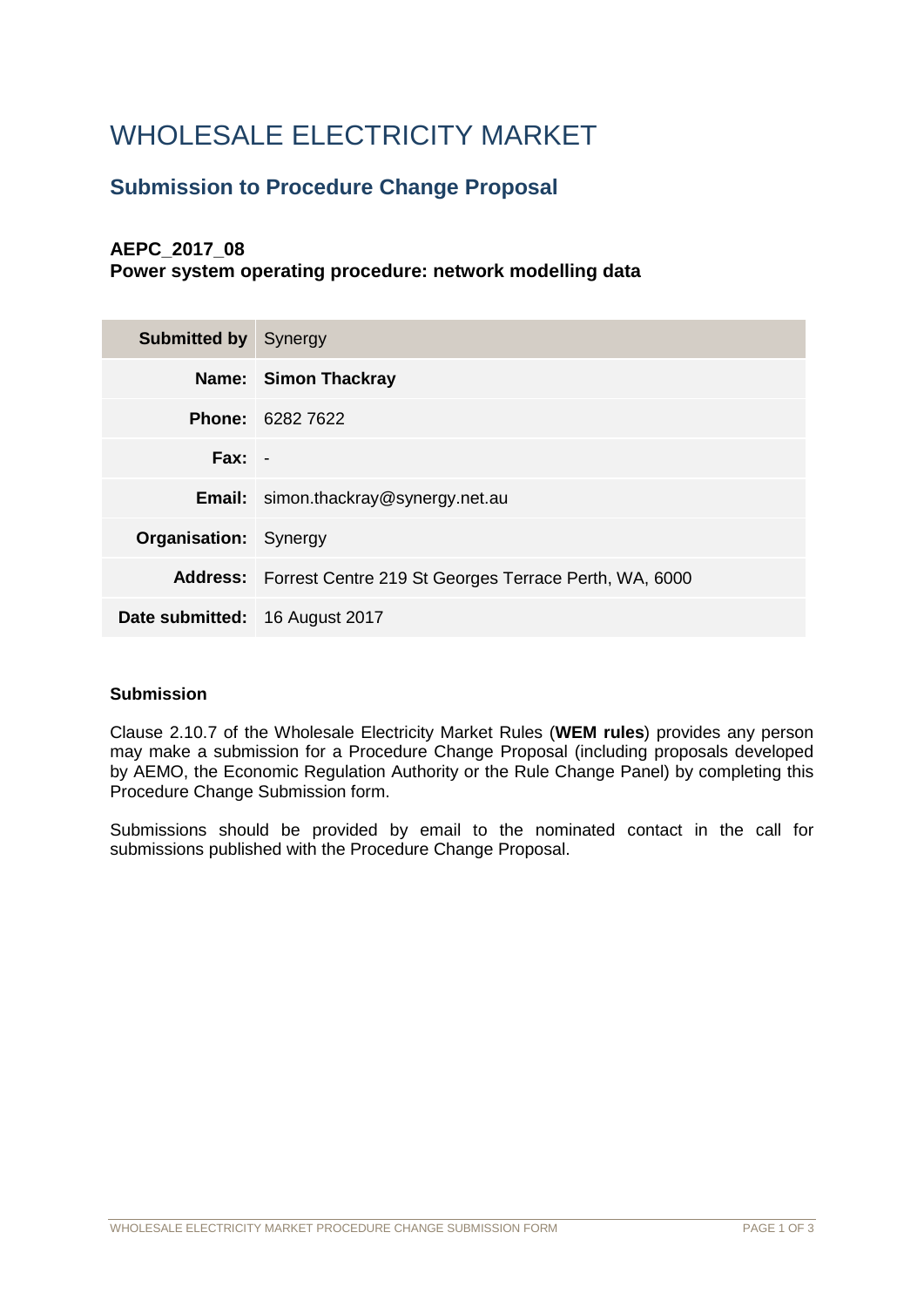### **1. Please provide your views on the Procedure Change Proposal, including any objections or suggested revisions**

Synergy considers "security constraints" requires definition in table 1. For example it is unclear whether security constraints include network capacity constraints.

Synergy notes the procedure requires Western Power (**WP**) to provide AEMO with a significant amount of technical information and data. Further, the procedure provides material rights to AEMO to request additional information or require WP to provide information which may currently not exist. Given WP's information and data provision compliance costs are expected to be passed to network users (Synergy pays approximately 80% of WP's network charges) and noting the WEM rule objective to "minimise the long-term cost of electricity supplied to customers from the South West Interconnected System", Synergy considers step 2.2 should contain an overall reasonableness test in relation to AEMO's very broad information gathering powers.

Synergy does not consider the procedure adequately specifies the process to be followed by AEMO when accessing information and data the subject of the procedure. The procedure simply states in various steps AEMO will ensure access to WP's information, models and data is restricted to AEMO staff that require information and data to meet AEMO's obligations under the WEM rules. The procedure should explicitly state AEMO's obligations to keep this data secure, private and not disclose to third parties unless otherwise provided for under the WEM rules and procedures.

Synergy notes various references within the procedure such as "up to date", "at all times" and "as soon as practical" are broad and subjective. For example, under step 2.2.1(a)(ii) how is "up to date" measured, how often should it be updated and reviewed, how will AEMO validate information is correct? Procedural clarity on these matters would assist market participants to better understand and comply with the requirements.

Steps 2.2.1(b)(iii)(A), 2.2.1(c)(iii)(A), 2.2.1(e)(iii)(A) how will "accurate" be determined and measured?

Step 2.2.1(c)(iii)(C) Reference to "other models" requires greater clarity. For example, is the reference limited to WPs models or does it also include AEMO models?

Step  $2.2.1(c)(iii)(D)$ ,  $2.2.1(d)(iii)(A)(10)$  and  $2.2.1(e)(iii)(B)$ . This requires greater specification in terms of the circumstances AEMO can advise WP of a change requirement in relation to: (a) the model within the EMS (including telemetry, telemetry data, calculations or calculations results to support constraint modelling); or (b) limit data (including missing limit data) requirements; and (c) short circuit capability calculations and calculation results, telemetry and telemetry data.

Step 2.2.1(d)(i)(B). Synergy recommends AEMO reviews this provision against the ERA approved technical rules for consistency.

Synergy questions whether step 2.2.1(f) contains sufficient detail of the technical and communications criteria required by clause 2.28.3A(c) of the WEM rules.

Given the significant information AEMO will receive in relation to network modelling data Synergy seeks AEMO's position on what information it will consider releasing to market participants, in what form and when, such as security constraint data.

#### **2. Please provide an assessment whether the Procedure Change Proposal is consistent with the Market Objectives and the Wholesale Electricity Market Rules.**

Synergy notes clause 2.28.3A of the WEM rules specifies System Management must develop a power system operation procedure in relation to various network modelling data including "information that a Network Operator must provide to System Management". However, the procedure as drafted refers to "AEMO" throughout. Although it is